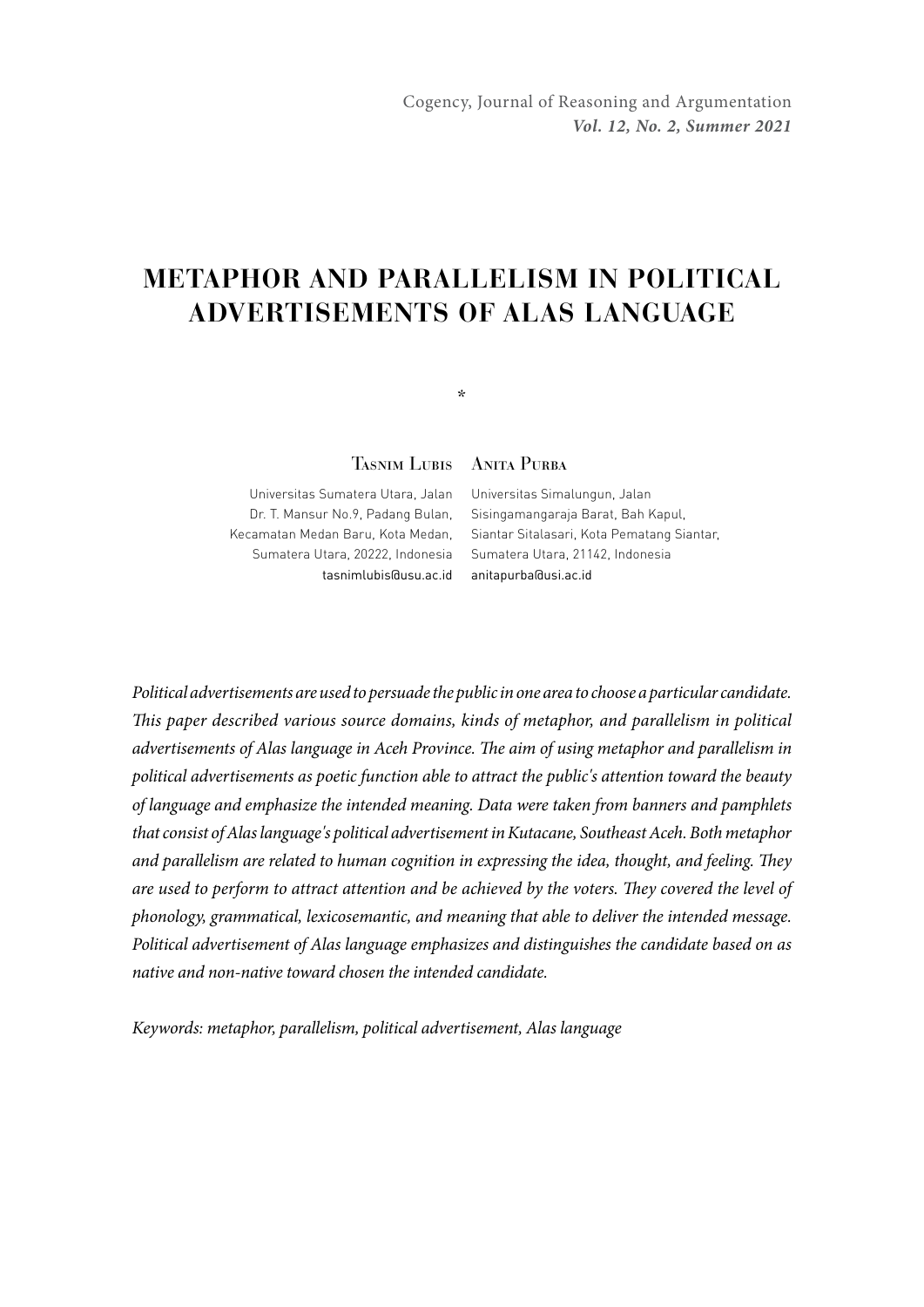#### **1. Introduction**

Political advertisements use language to persuade people (the voters) to be attentive to their content. The aim is to persuade the voters to choose the intended candidate. The language used in the advertisement is imperative because it concerns the readers to follow the speaker's intention. However, it could be appeared in declarative and interrogative too. To make it to be achieved, it is important to use the local language; hence the readers familiar with the text (language) and understand the intended meaning. The language used in political advertisement text usually easy to remember, shorter (but represent the entire meaning of the content), and sometimes uses the local language to engage the readers. Lubis (2017) states that the meaning of a sign (in this case, speech), which an individual achieves, relies on his/her knowledge, memory, and understanding of its language. Vaičenonienė (2006) concluded that to capture attention, convey the message, and persuade the consumer, advertising texts use various manipulative language devices. Moreover, different cultures may have different expectations about stylistic choices, language use, and other preferences in the same genre.

Formerly, the political advertisement in Aceh uses Bahasa Indonesia only. However, since MoU between Aceh and Indonesia in Helsinki, Finlandia, on August 15<sup>th</sup>, 2005 and followed by the inception of the Aceh constitution, some Aceh parties arose. Then, almost all political advertisements use the local language. This phenomenon could be seen in a political advertisement in Southeast Aceh in 2013 for candidate elections for DPRK or DPRI (legislative candidate). This research was expanded research from Hasrul (2015) from his thesis entitled Translation of Political Advertisement from Alas Language into Indonesian. The data in his research were being used at the political advertisements in 2016 to choose the regent or major in Kutacane, Aceh. This research was concerned about using the poetic function in the political Advertisement of Alas Language to describe a linguistic device that can deliver the message.

The ninth of Seminar Nasional Bahasa Ibu (SNBI) in February 2016 in Bali with the theme "Strategy to prevent the distinction of local languages as Indonesia heritage" remains the researcher especially linguists to study local Indonesian languages because language not only used to communicate but also conveys pieces of knowledge. Each language expresses the specific and uniqueness of its area. It is related to the using of specific metaphors based on their environment and local knowledge. Using the local language in political advertisement tends to engage the voters to be familiar with the advertisement and convince them that the local candidate belongs to them.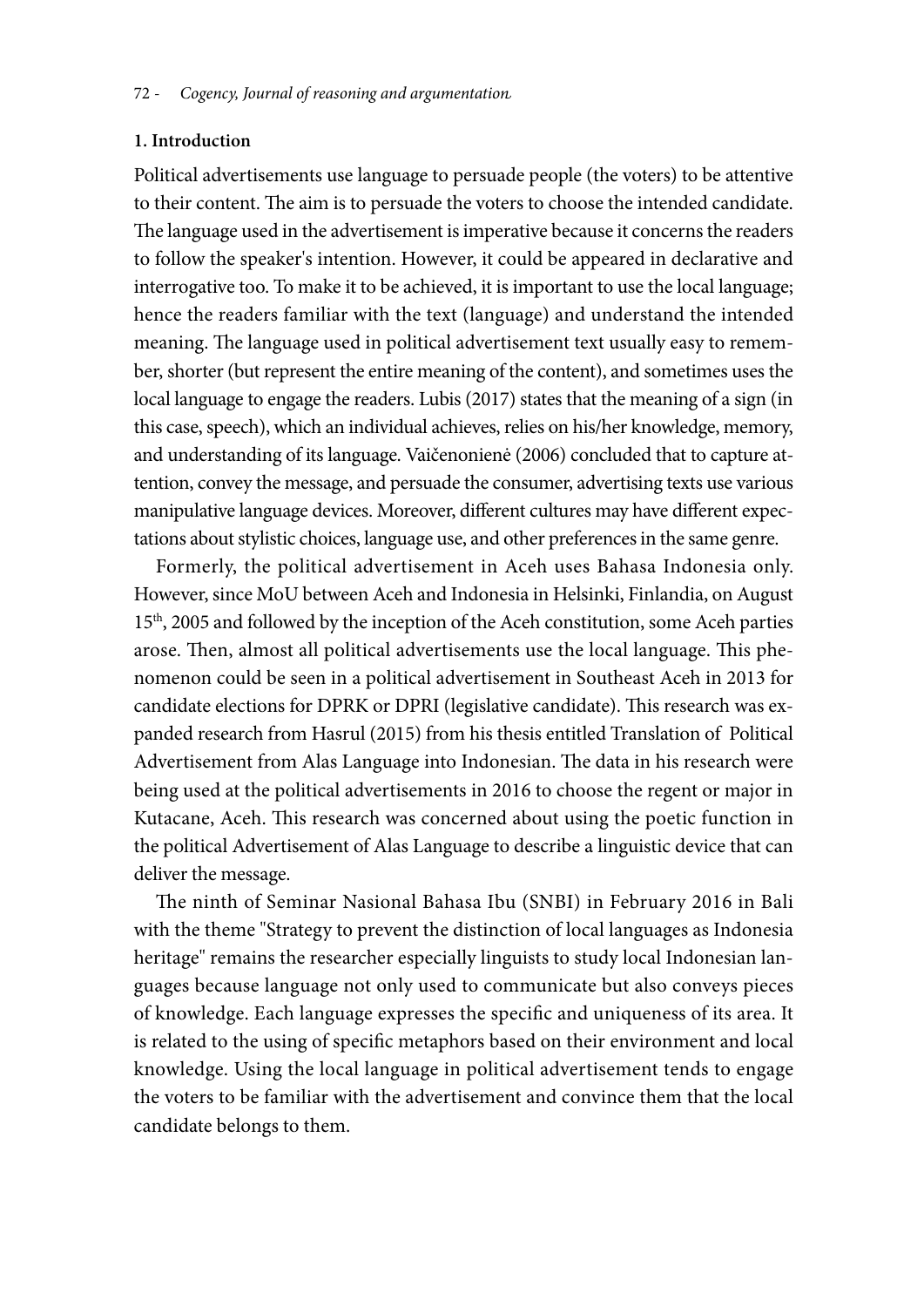A good stanza and the word choice also have an important role in attracting the voter's attention due to familiarity with the word and its indexicality. The use of a pantoon makes the community more attractive and easier to understand because using figurative language before the non-figurative language is used to emphasize the situation formally. This usage is related to politeness and to be achieved in the community. The pantoon consists of two first-line of metaphor and two last lines the goal. Nevertheless, not all political advertisements in Kutacane used pantoon, but they still used metaphor and parallelism of the language used. For example, the political advertisement of Golkar (one of the famous party in Indonesia) stated: "*Suara Golkar Suara Rakyat*" (the voice of Golkar, the voice of community). It only consists of two phrases but still using metaphor and parallelism to be more interesting and easy to remember. Parallelism covered the rhyme, alliteration, and assonance in getting harmony. As an advertisement, the political advertisement is also part of the poetic function that concerns the phoneme of language itself, showing parallelism in phonology (*u-a-a o-a* and *u-a-a a-a*). From the lexical, using the word "*suara*" express the goal of the text is to vote. The word "*suara*" is a metaphor that refers to a vote as a target domain. Both metaphor and parallelism are often used to emphasize meaning and intension.

Besides, metaphors are often used in the advertisement to cover up the intension of literal language into figurative language. Metaphors are used for many purposes. They are often used to both ordinary and talented people. In politics, people use metaphors to build familiarity and also to create the beauty of the text. Metaphors appear in language based on the speaker's cognitive and mind. They will be used to cover up the content, and when speakers cannot express the literal one to get the equivalent effect as metaphor did. For example, in Aceh, Hasan Tiro, known as a phenomenal leader in Aceh who fights for Acehnese freedom, used metaphor to catch audiences' attention and persuade them by using many metaphors. Lubis (2019) states that in the political speech of Hasan Tiro, the metaphors were used to persuade the followers and audiences to engage and convince them to fight with him to get the Aceh freedom. He attracted their attention by using conventional metaphors and ontological metaphors because he knew already the audiences. In this case, the use of metaphor has an important role in attracting the audience's attention because it has exact indexicality.

As politicians, the leaders need to produce language that persuades their audience. They can use metaphors to convey the meaning related to culture. Consequently, they could be known as a phenomenal leader. Mulyana (2005) states that many speakers and politicians use a figure of speech for changing the messages of their speech in a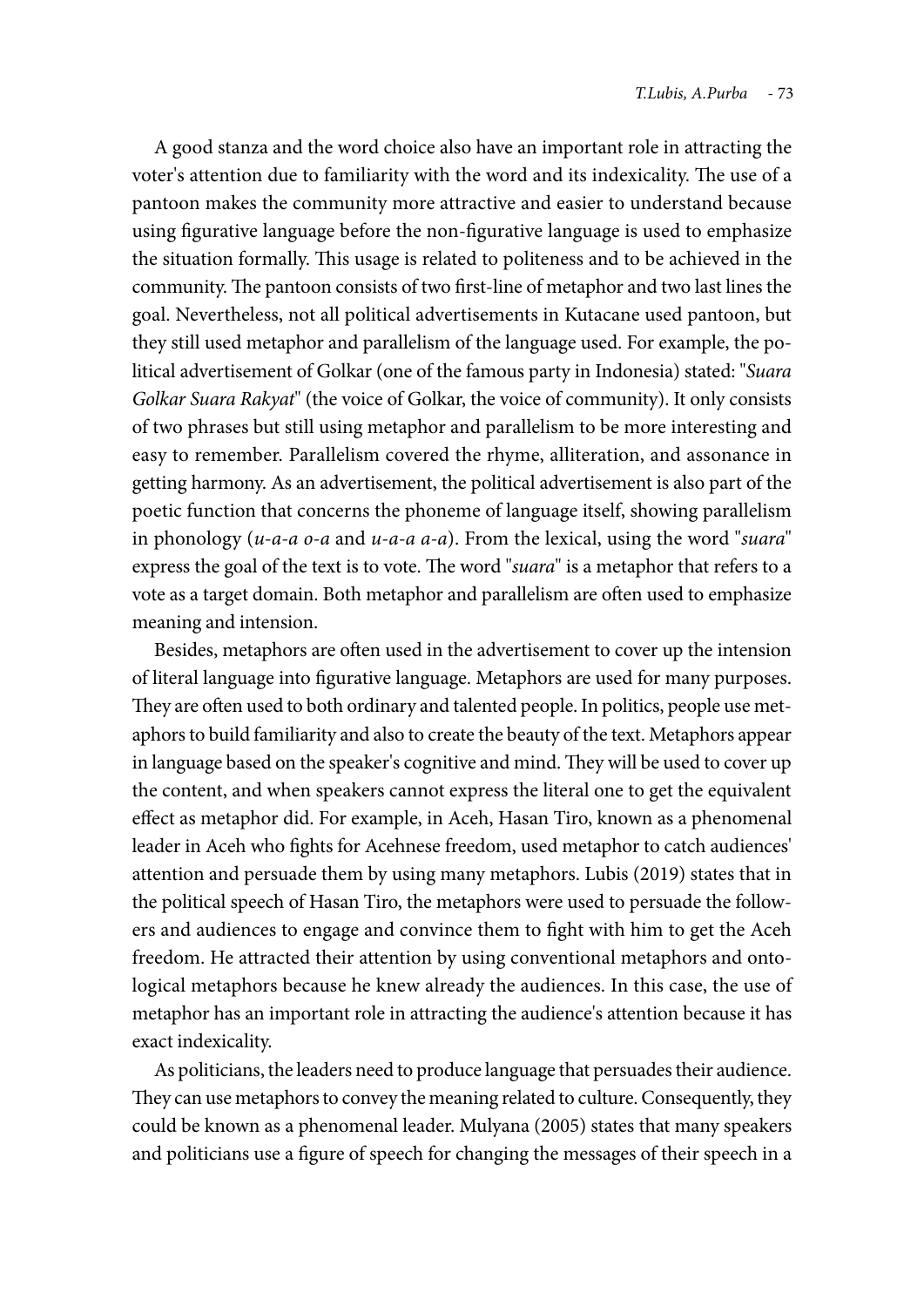speech. Lakoff & Johnson (2003) found that, in particular, the school of cognitive metaphor analysis has produced ample evidence that "metaphors play a central role in the construction of social and political reality. A leader commonly uses metaphor to describe the nation, the revolution, and opposition in political metaphor. Lubis (2014) found that the use of metaphors dominated Hasan Tiro's speech in delivering his intention to persuade and evoke the listener (audience) to join with him in his organization, namely Free Aceh Movement (GAM).

Political advertisements perform language to have special attention toward communicative with the readers as a human action domain. This special attention to the form of the message is what Jakobson (1960) called the poetic function. With criteria of poetic function, the political advertisement could be studied through its language related to the cognition and language device.

## **2. Political Advertisement in Alas language**

Southeast Aceh is one of the Kabupaten in Aceh Province. It is located in highland and famous for Gunung Leuser National Park. Soravia (2002), in his book (The Alas Language: Northern Sumatra), states that the Alas language is spoken in a small area of Northern Sumatra, more precisely in the district of Aceh Tenggara (Southeast Aceh), Autonomous Province of Aceh. The main town of the area where the language is spoken is Kutacane as the capital of Southeast Aceh. The town consists of a double row of houses along the main road, which comes from Kabanjahe and continues towards Blangkejeren northwards and thence, when weather conditions permit, reaches Takengon in Aceh Tengah.

Political advertising includes communications that appear in pamphlets, circulars, flyers, billboards, other signs, bumper stickers, or similar written communication forms. Advertisement deals with persuasive language and metaphor. Political advertising includes supporting or opposing a candidate for nomination or election, either a public office or an office of a political party (including county and precinct chairs). Political advertising includes communications supporting or opposing an officeholder, a political party, or a measure (a ballot proposition). In Southeast Aceh, political advertisements exist in banners and pamphlets.

## **3. Conceptual Metaphor**

Humans express their idea, feeling, and though based on their surroundings. What has been planted in their mind will store vocabularies in one's cognition. In Bahasa Indonesia, people tend to say *menimba ilmu* to express their knowledge. The word *pelite* (the light) belongs to the past tool to light up the night. *Pelite* is a light that used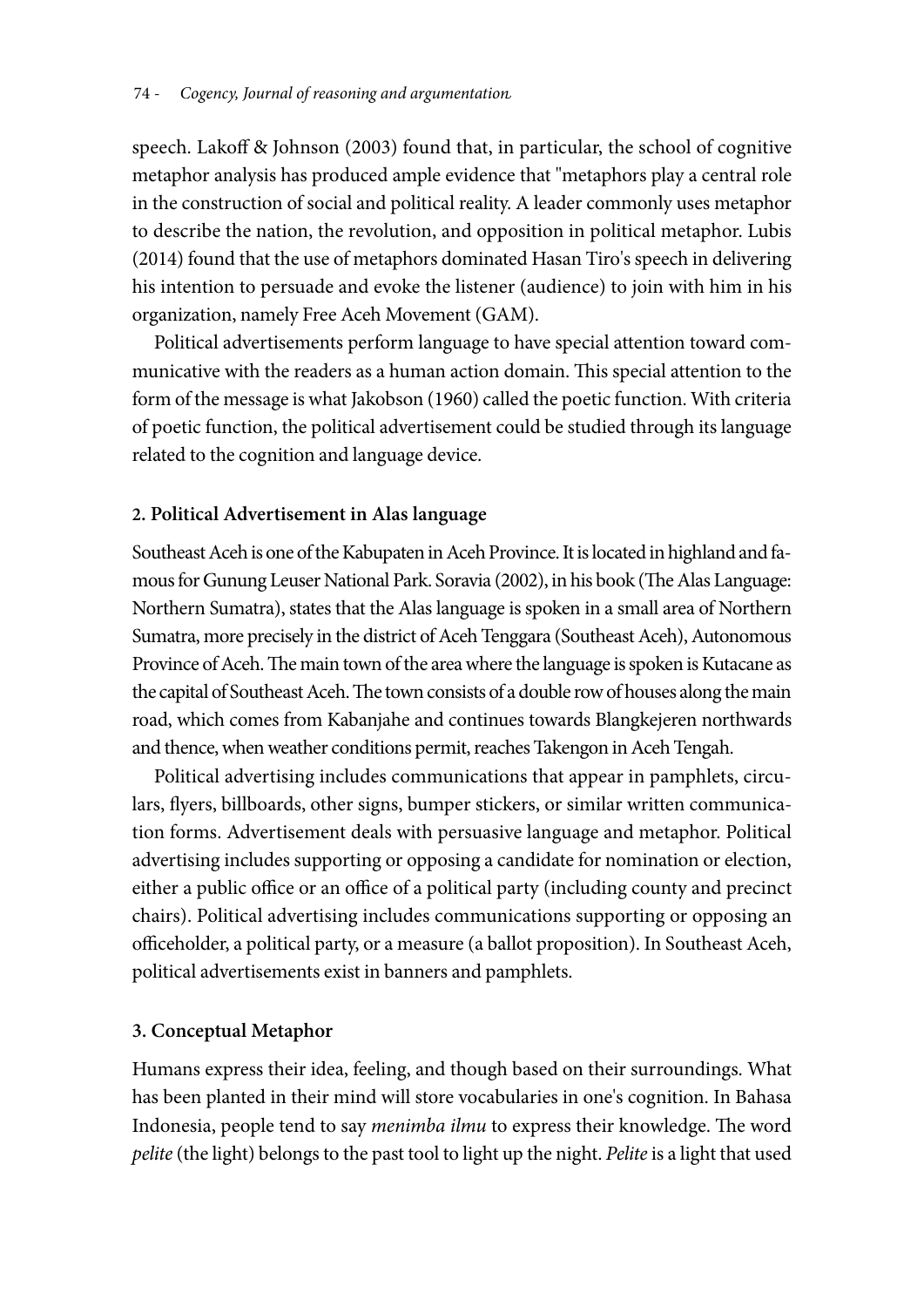oil and cotton or a wick stove. The interesting phenomenon is that the Alasnese uses the word *pelite* to refer to the native candidate.

Meanwhile, the candle is used for the non-native candidate. The use of the word *pelite* is familiar to the community because formerly, they used it for lighting at night, and they know exactly the benefit and the strength of it. Besides, they can make it by themselves because they have the knowledge to do that. Meanwhile, the candle does not belong to them, and it is a new product that they can buy only. Using of source domain refers to explain the target domain. Based on Kovecses (2010), a metaphor that compares one entity to another entity (A to B) is known as the source domain (A) and the target domain (B).

Lakoff & Johnson (2003) state that metaphor is for most people a device of the poetic imagination and the rhetorical flourish a matter of extraordinary rather than ordinary language. Moreover, metaphor is typically viewed as characteristic of language alone, a matter of words rather than thought or action. Kovecses (2010) explains that metaphor is defined as understanding one conceptual domain in terms of another conceptual domain. Understanding the pattern of understanding one concept to another, he divided two conceptual domains into the source domain and target domain. For example, the political advertisement by using metaphor as below:

*Telot pelite* (if there is a light) *Kae gune lilin* (why should using a candle) *Delot si bante kae* (if there is our man) *Tuso kalak laen* (why should choose outsider)

The phrase first two lines are metaphor, which refers to the native candidate. It describes that the native candidate is stronger than the outsider. As a light comparing with a candle, the light is lighter and more durable than a candle. The two firstline has strong meaning and indexicality to convince the voters that they can use light during the night because they know already and familiar with it. It means, by voting for the native candidate, they all already know the capacity of the person. Consequently, the native candidate is believed able to lead them in every situation than the outsider.

In Kovecses book entitled Metaphor in Practical Introduction, there is thirteen source domain. They are the human body, health and illnesses, animals and plants, buildings and construction, machine and tools, games and sports, money and economic transaction, cooking and food, heat and cold, light and darkness, forces, movement, and direction. The target domain consist of thirteen also, they are emo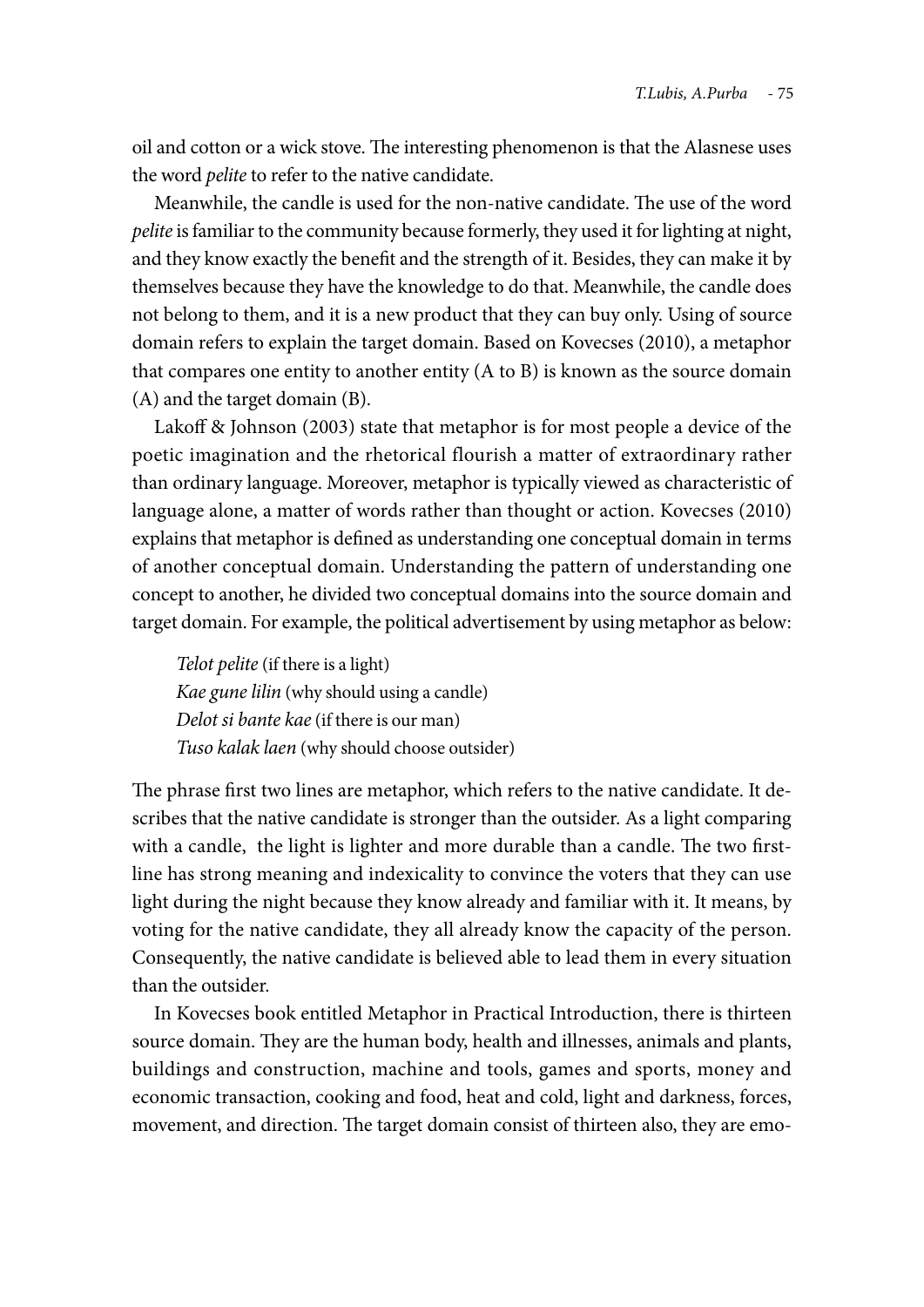tion, desire, morality, though, society (nation), politics, economy, human relationship, time, communication, life and death, religion, and events and activities.

Furthermore, kinds of metaphors by Kovecses (2010) divides into four. They are the conventionality of metaphor, the cognitive function of metaphor (there are three parts; structural metaphors, ontological metaphors, and oriental metaphors), the nature of metaphor, and the level of metaphor's generality.

- a. The Conventionality of metaphor. In conventionality, conceptual metaphors concern with manifestations. The metaphors, both conceptual and linguistic, are conventionalized. English speakers use them naturally and effortlessly for their normal purposes when they talk about such concepts as argument, love, social organizations, life, etc.
- b. The Cognitive function of metaphor. Cognitive function has a clearer exposition. Cognitive function is divided into three general kinds: structural, ontological, and orientation. (a) Structural metaphor concern to understand time in terms of some basic elements: physical objects, their locations, and their motion. There is a background condition that applies to this way of understanding. (b) Ontological metaphor, people deliberate their experiences in terms of objects, substances, and containers, in general, without specifying what kind of object, substance, or container is meant. The ontological metaphor can be understood as personification in its form. In personification, human qualities are given to nonhuman entities. (c) Oriental metaphor derives from the fact that most metaphors that serve this function have to do with basic human spatial orientations, such as up-down, center-periphery, and the like. It would perhaps be more appropriate to call this type of conceptual metaphor "coherence metaphor," which would be more in line with the cognitive function these metaphors perform. By "coherence," we mean that certain target concepts tend to be conceptualized uniformly.
- c. The nature of metaphor. It is based on both knowledge and image. Most of the metaphors are based on basic human knowledge of concepts. In them, basic knowledge structures constituted by basic elements are mapped from a source to a target. In another kind of conceptual metaphor that can be called *image-schema metaphor*, however, it is not conceptual elements of knowledge (like the trav-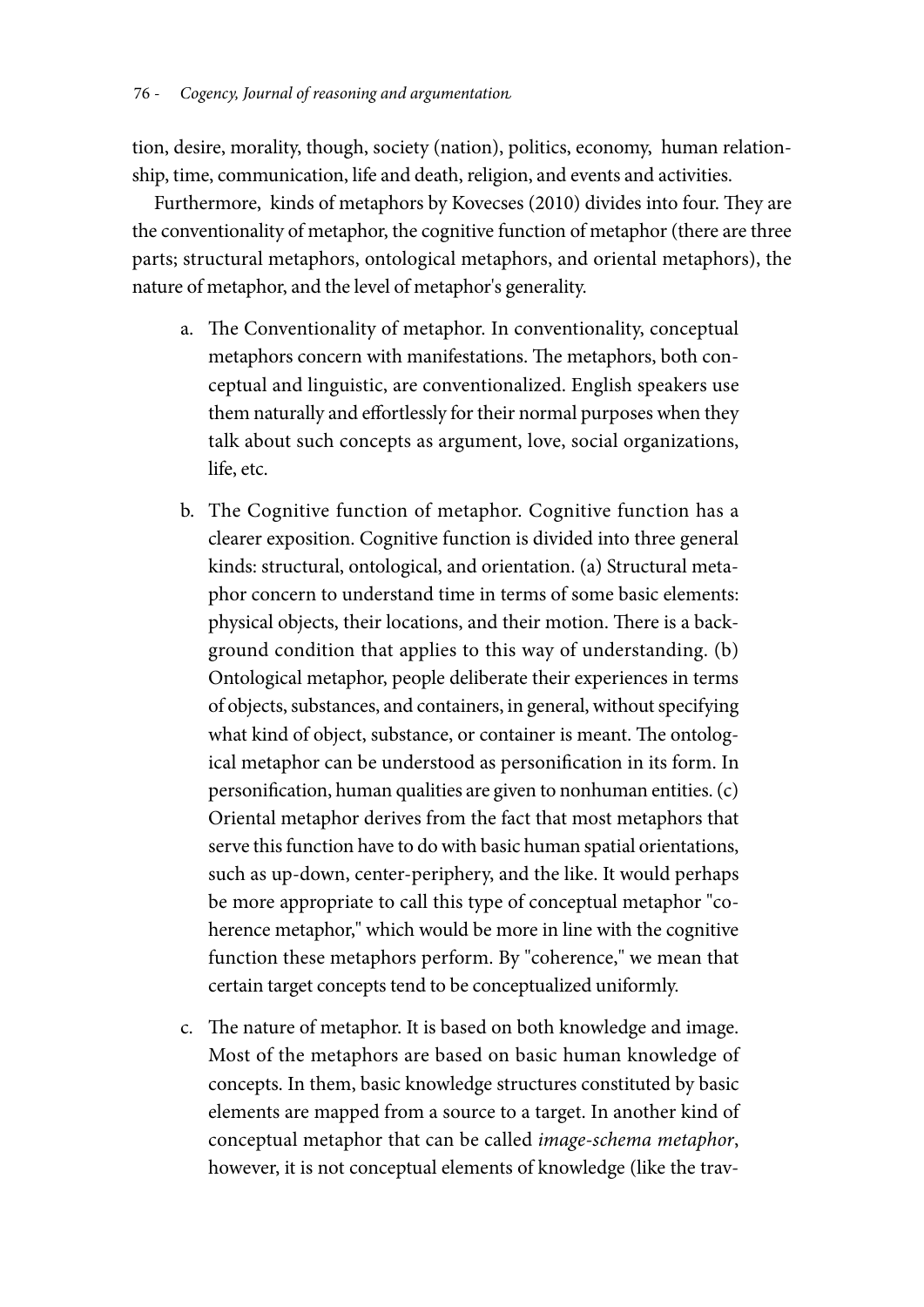eler, destination, and obstacles in the case of the journey) that get mapped from a source to a target, but conceptual elements of image-schemas.

d. The levels of generality of metaphor. Conceptual metaphors can be classified according to the level of generality at which they are found. As already discussed, image-schemas are structures with very little detail filled in. For example, the "motion" schema has only an initial location, movement along a path, and final location. This highly generic motion schema gets filled in with more detail in the case of the concept of a journey: we may have a traveler, a point of departure, a means of travel (e.g., a car), a travel schedule, difficulties along the way, a destination, a guide, and so on. Another property of such generic-level schemas as "motion" is that they can be filled in not just one but in many ways.

The motion schema can be realized as a journey and as a walk, a run, a hike, or mountain climbing. These are specific-level instances of the generic motion schema. These would instantiate the schema differently, but they would have the same underlying generic-level structure of the motion schema. Now conceptual metaphors can be generic-level or specific-level ones. The previous ones are all specific-level metaphors: life is a journey, an argument is a war, ideas are food, and so forth. Life, journey, argument, war, ideas, and food are specific-level concepts.

Schematic structures underlying them are filled straightforwardly, as we have seen in the case of a journey. In addition to these, there are generic-level metaphors: events are actions, generic is specific, and what is known as the great chain metaphor. As can be seen, concepts such as events, actions, generic, and specific are all generic-level concepts. They are defined by only a small number of properties, which means that extremely skeletal structures characterize them. For example, in events, an entity undergoes some change typically caused by some external force.

There are many different kinds of events: *dying, burning, loving, inflation, getting sick, freezing, the wind blowing, and more*. These are all specific instances of the generic concept of the event. Unlike the generic-level concept of the event, the specific cases are filled in with specific detail. For example, in death, there is an entity, typically a human, who gets old or gets sick due to which he or she ceases to exist. Notice that the characterization of the event does not mention any of these elements. However, the general structure of death shares the generic event's skeletal structure: in death, an entity undergoes some change as a result of some force (time-age or illness).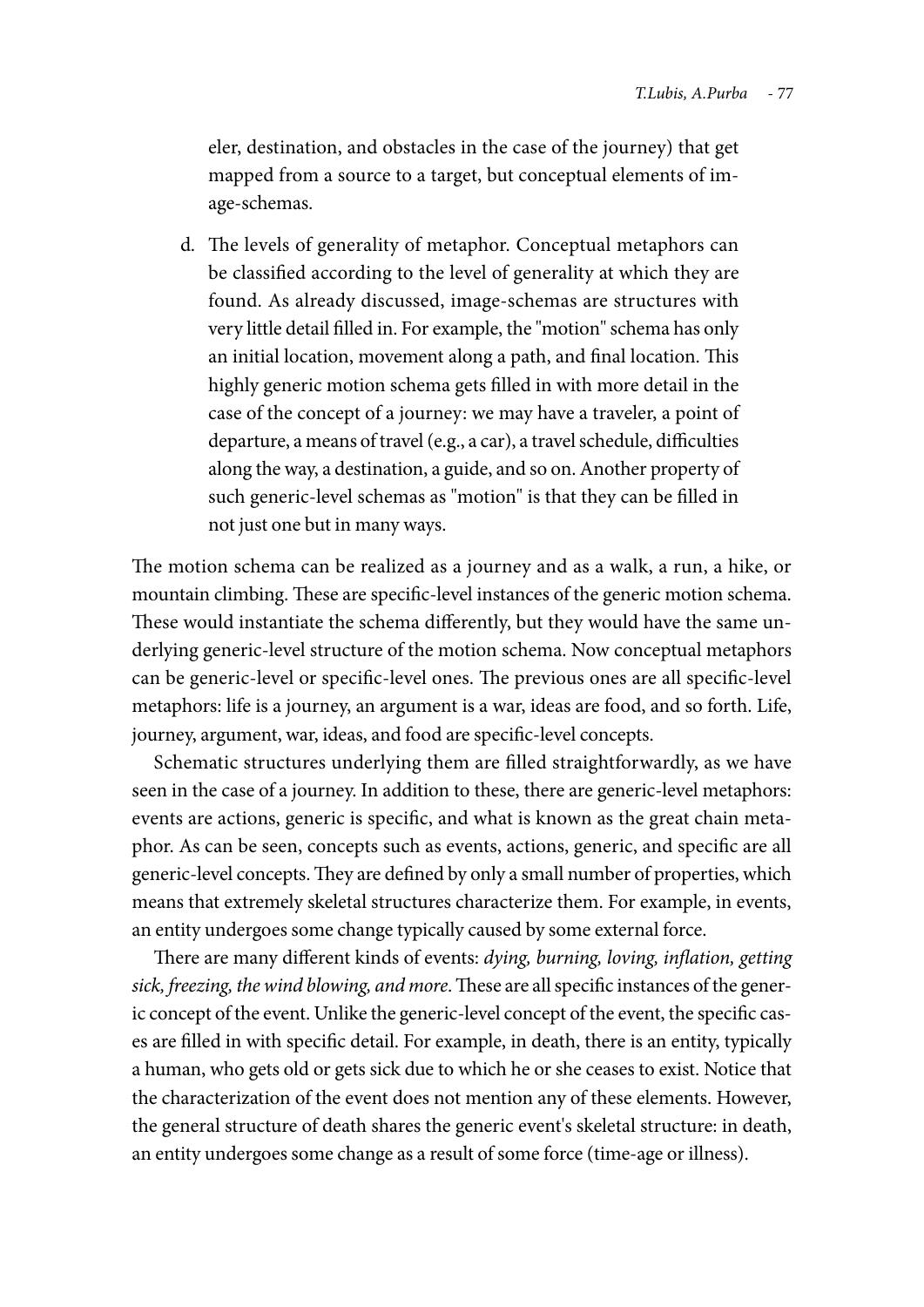Generic-level metaphors are designed to perform special jobs—jobs that are different from those of specific-level metaphors. The events are actions metaphor, for example, accounts for many cases of personification. The generic is a specific metaphor that helps us interpret proverbs and other clichéd phrases. Proverbs often consist of specific-level concepts. Take the proverb, "*The early bird catches the worm.*" "Bird," "catch," and "worm" are specific-level concepts.

The interpretation of the proverb is facilitated by the metaphor generic is specific. It tells us to interpret the proverb at a generic level: the early bird is anyone who does something. First, catching is obtaining something, and the worm is anything obtained before others. Thus, the generic meaning of the proverb is something like, *"If you do something first, you will get what you want before others get it."* Given this generic-level interpretation, the proverb can apply to a wide range of cases that have this generic structure. One such case is when you go and stand in line early for a ticket to a popular Broadway show, and you do get a ticket, while others who come later do not. This example shows how the generic is a specific metaphor that can understand the generic level interpretation of a specific-level proverb and then allows us to apply the generic interpretation to a specific case with the appropriate underlying generic structure.

Metaphor in political advertisements resembles in language style like a euphemism to catch audiences' understanding of one's intended meaning. Political advertising includes communications supporting or opposing a candidate for nomination or election to either a public office or an office of a political party (including county and precinct chairs). It also includes communications supporting or opposing an officeholder, a political party, or a measure (a ballot proposition). Therefore, Alas's use of the native language has intended meaning to contrast the native and non-native.

## **4. Parallelism**

Parallelism deals with the linguistic phenomenon that explained the relationship between phonetics, words, phrases, and sentences. The relationship builds harmony and an understanding of a text. A text can be seen in a stanza, a line, or a bait. Short (1996) noted that the language style-focused describes the language to get the meaning (interpretation). In general, parallelism links structure and idea that appeals in synonym, repetition, opposition, and other forms. Lubis (2016) found that in do'a (pray) of *wirid yasin*, parallelism in the imperative sentence is expressed in poetic form to explore the beauty of language to wrap the requesting expression.

Khader & Kullab (2016) concluded that parallelism means alignment, meeting, and symmetry that requires two things or more having the relations of proportionality (similarity and correspondence). Because the poetic structure stands for the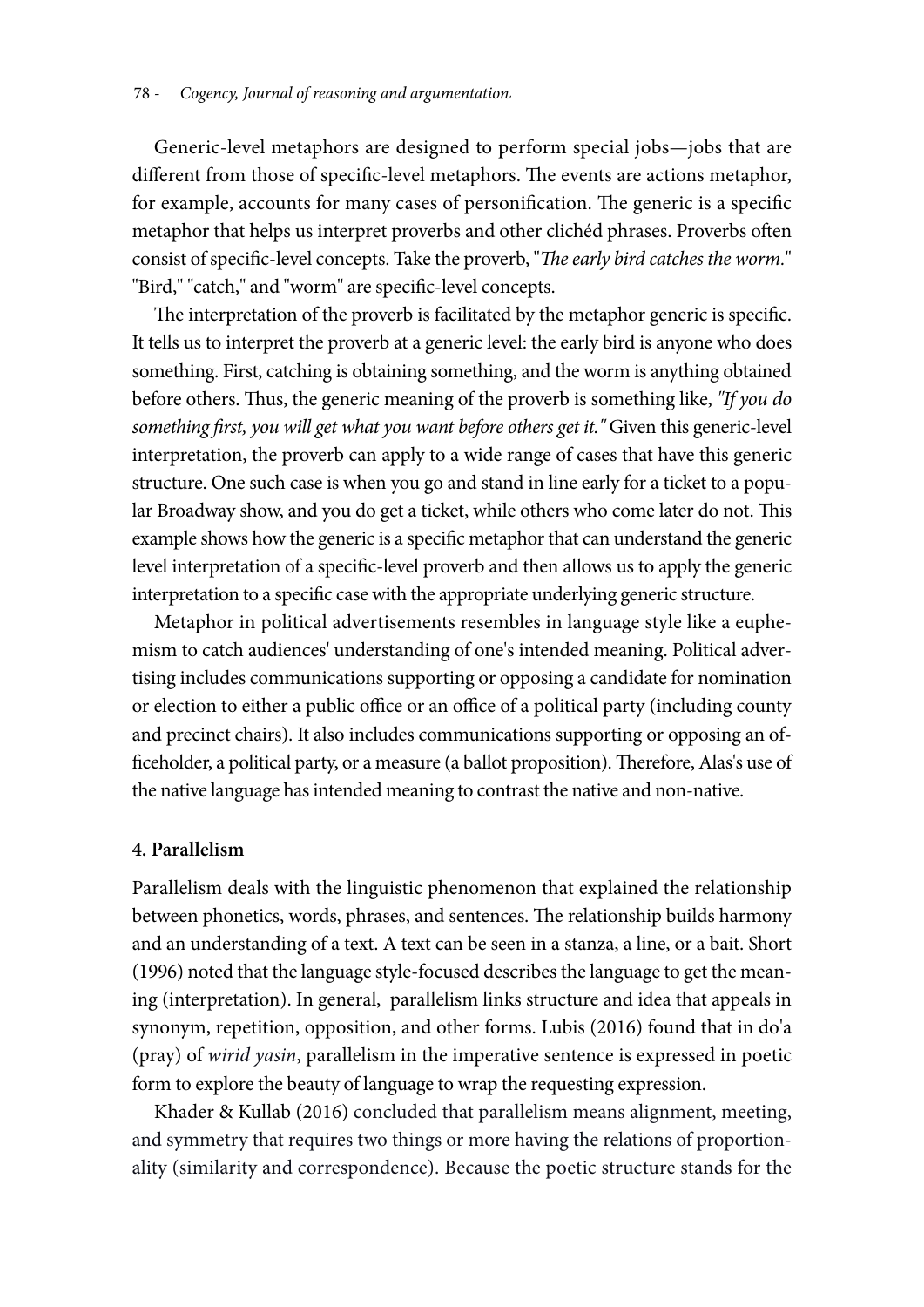principle of proportionality among its linguistic parts, the parallelism principle gets one of the crucial necessities of the poetic language's artistic formation. For example, the political advertisement in Golkar and Demokrat Party says:

*Suara Golkar Suara Rakyat* (Golkar Party) *Yang kami berikan bukti, bukan janji dan akan meningkatkannya lagi* (Demokrat Party)

To see the repetition, the word *suara* in Golkar's political advertisement has two words of repetition (*suara*) to emphasize the meaning. Meanwhile, the Demokrat party used the repetition of three words with the sound /i/ at the end of the word to create the beauty of sound and parallelism. Parallelism plays a role in phonetics, lexical and grammatical levels. The aim of parallelism also to present poetic function. To answer the criteria of the question 'What is Poetry?' Müller-Zettelmann (2000) stated that Poetic texts tend to

- relative brevity (with some notable exceptions)
- dense expression
- express subjectivity more than other texts
- display a musical or songlike quality
- be structurally and phonologically overstructured
- be syntactically and morphologically overstructured
- deviate from everyday language
- aesthetic self-referentiality (which means that they draw attention to themselves as art form both through the form in which they are written and through explicit references to the writing of poetry)

# **5. Method**

The data were taken from six political advertisements of candidate election to DPRK and DPRI in 2014. The data were found in Banner and Pamphlet in 16 districts in Southeast Aceh. Then, the data also were taken from the political advertisement of the regent candidate in 2016. The six data of political advertisement of candidate election were:

*(a) De lot O Khang Te, kae pilih kalak lain*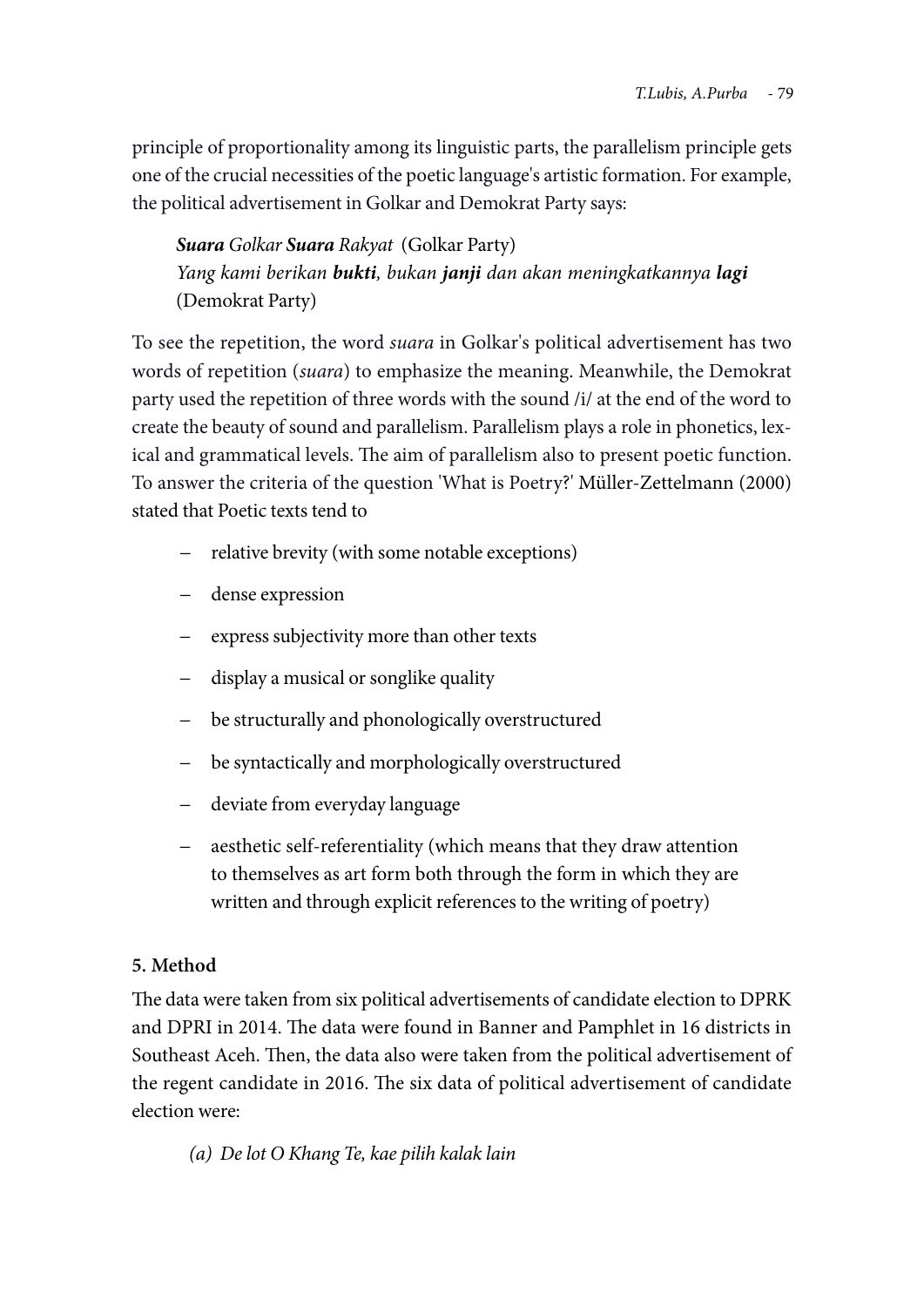- 80 *Cogency, Journal of reasoning and argumentation*
	- *(b) Telot pelite kae gune lilin. Delot si bante kae tuso kalak lain*
	- *(c) Ulang kenin lupe saudakheku, pilih Kenin Bang Ngah Ndin*
	- *(d) Saudakheku Ulang ndauh ni peandung andung Si Ndohokh Ndak Kengkade*
	- *(e) Mis Ulang Segere Ni Telan Pahit ulang segere ni buang Manis jangan cepat ditelan Pahit jangan cepat dibuang*
	- *(f) Saudakhe, saudakheku, kekhine*
	- *(g) Ende si tuhune*

The two political advertisements of the regent candidate were:

*(a) Sepakat segenep, ulang mesesagi*

*Lepas ni hambat, tadhing ni ulihi*

*(b) Pilihan nemu mebede*

*Kite mesaudakh*

The data were classified into source domains to find out the dominant source of the domain used. They are also classified into metaphors to determine the intended meaning of the political advertisement. The data were identified through parallelism toward three-level. They were phonological, grammatical, and lexicosemantic. The phonological level describes the rhyme, alliteration, and assonance to describe the dominant phoneme in a political advertisement. Then, the grammatical level would explain the pattern of political advertisements of Alas language and lexicosemantic.

# **6. Findings and discussion**

The analysis was divided into two main parts, and they were metaphor and parallelism. The analysis of metaphor concerned to find out the dominant source domain and kinds of metaphor was used. The parallelism analysis analyzed the political advertisement in three-level, which were phonological, grammatical, and lexicosemantic.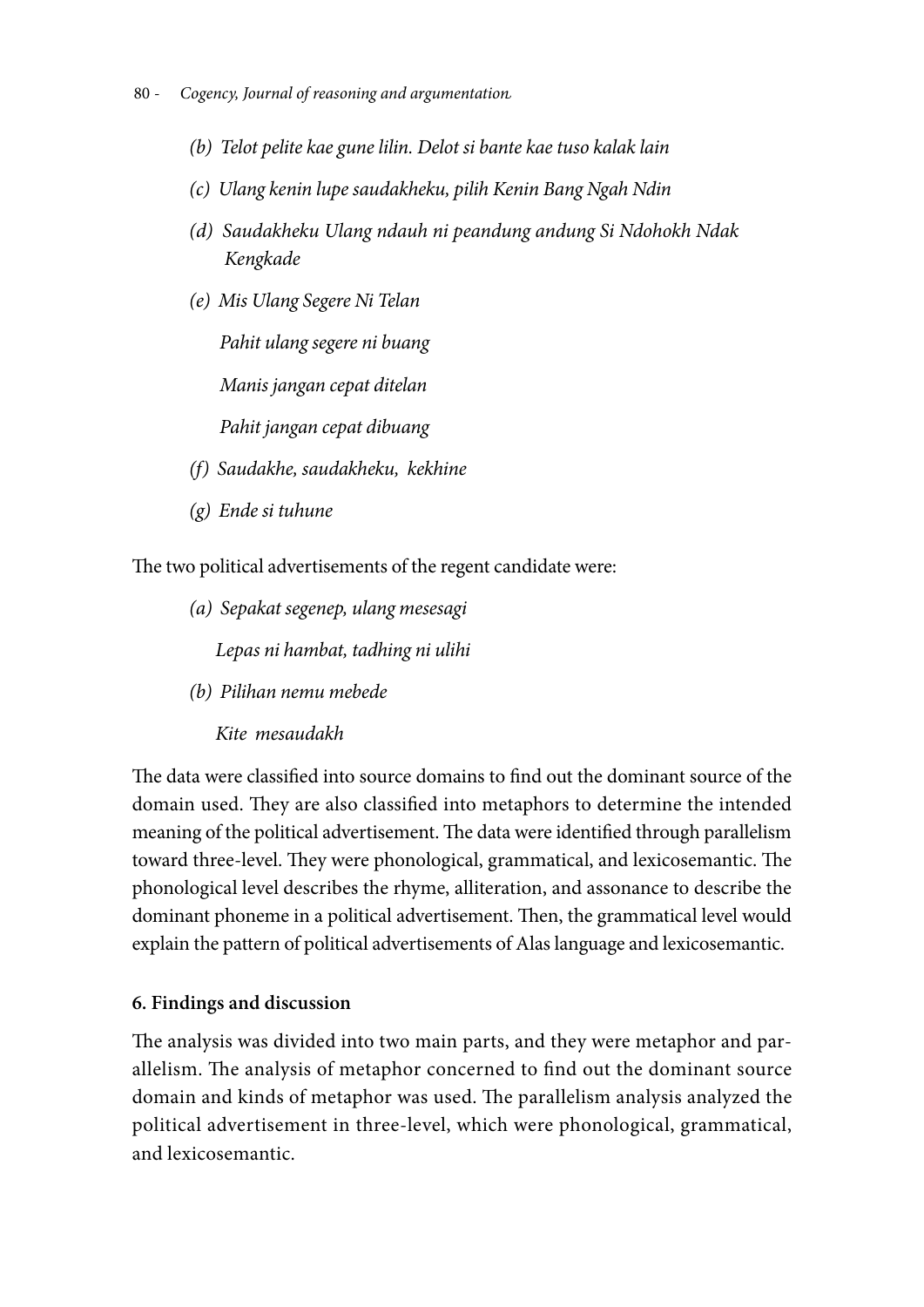# **7. Metaphor**

# **a. Source Domain**

- 1. Source domain human body
	- (1) *Te lot kite kai tuso kalak lain te dak sendah akhi demi kemajuen daerah te* (It is better to choose our leader from our own area than the others). The concept (domain) *kite kai* refers to the particular person (body). The phrase *kite kai* explains the character of the chosen leader.
	- *(2) De lot O Khang Te, kae pilih kalak lain.* It is better to choose our leader from our area than the others. The source domain is O Khang Te and kalak lain. It is also referred to Alas generation.
	- (3) *Telot pelite kae gune lilin. Delot si bante kae tuso kalak lain* (It is better to use an oil lamp than a candle. It is better to choose our group leader than the others). *Ulang kenin lupe saudakheku, pilih Kenin Bang Ngah Ndin* Remember, my brothers, all of you choose Bang Ngah Ndin. The word saudakheku refer to the Alasnese to persuade them to choose Bang
		- Ngah Din
	- *(4) Saudakheku Ulang ndauh ni peandung andung Si Ndohokh Ndak Kengkade.* ( my brothers, it is not wise to choose the candidate from a distance (distance means non, meanwhile the closer is ignored).
- 2. Source domain light
	- (1) *Ende si tuhune. (*This is the real one). The word *tuhune* refers to right or wrong as opposition like light and dark.
	- (2) *Telot pelite kae gune lilin. Delot si bante kae tuso kalak lain. (*It is better to use an oil lamp than a candle. *Pelite*, and *lilin* as source domain of light. They were used to compare the lighter ones. Pelite refers to Alasnese, and candle refers to the other group (Non-Alasnese).
- 3. Source domain food
	- *(1) Mis ulang segere ni telen. Pahit ulang segere ni buang. Mis* (sweet) *and pahit* (bitter) refer to the source domain food.
- 4. Source domain movement and direction
	- (1) *Mis ulang segere ni telen. Pahit ulang segere ni buang. Ni buang* refer to the action to be discarded and *ni telen* refer to the action to be swallowed.
	- (2) *Saudakheku Ulang ndauh ni peandung andung Si Ndohokh Ndak*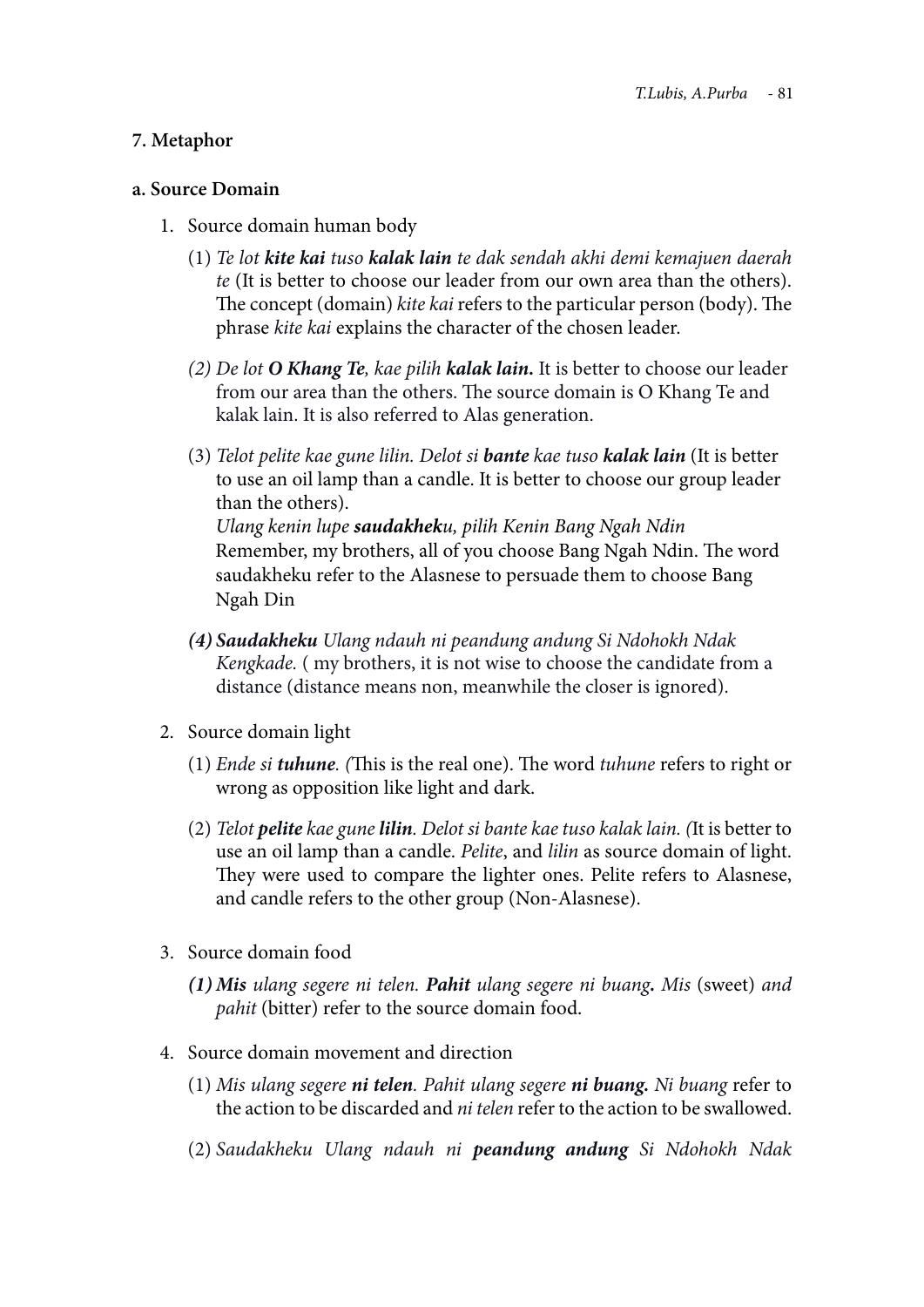82 - *Cogency, Journal of reasoning and argumentation*

*Kengkade. (*my brothers, it is not wise to choose the candidate from a distance; meanwhile, the closer is ignored). The word *peandong-andong* refers to an action to be glorified; meanwhile, *Kengkade* refers to be ignored.

- (3) *Saudakheku Ulang ndauh ni peandung andung Si Ndohokh Ndak Kengkade. (*my brothers, it is not wise to choose the candidate from a distance; meanwhile, the closer is ignored). The word *ndauh* dan *ndohokh* refers to near and far in direction. The target domain refers to a relationship.
- *(4) Ende si tuhune.* (this is the real one). The word *ende* refers to the this and that.

The source domain was the human body (41.66%), movement and direction (25%), food (8.33%), and light (16.66%). The dominant source domain was the human body. It showed that the subject or person was the important thing. The comparison between Alasnese as native and non-native appeared in every political advertisement through metaphor, both conventional and cognitive.

# **b. Kinds of Metaphor**

The political advertisements of Alas language were analyzed through kinds of metaphor. It can be seen as follows:

- 1. Oriental metaphor
	- (1) *Mis Ulang Segere Ni Telan, Pahit ulang segere ni buang.*
	- (2) *Saudakheku Ulang ndauh ni peandung andung Si Ndohokh Ndak Kengkade*
	- (3) Ende si tuhune

The name "orientational metaphor" derives from the fact that most metaphors that serve this function have to do with basic human spatial orientations, such as up-down, center-periphery, and the like. The word *mis* (sweet) with *pahit* (bitter) and *telan* (swallow) with *buang* (waste) show the opposite. It is also expressed in *ndauh* (far) with *ndohokh* (dekat) and *peandung-andung* (glorified) with *kengkade* (ignored). Then, the word *tuhune* (the right one) shows the opposite with the others directly.

2. Conventionality of metaphor

The conventionality of metaphor expressed the metaphor which is used in everyday purpose.

(1) *De lot O Khang Te, kae pilih kalak lain*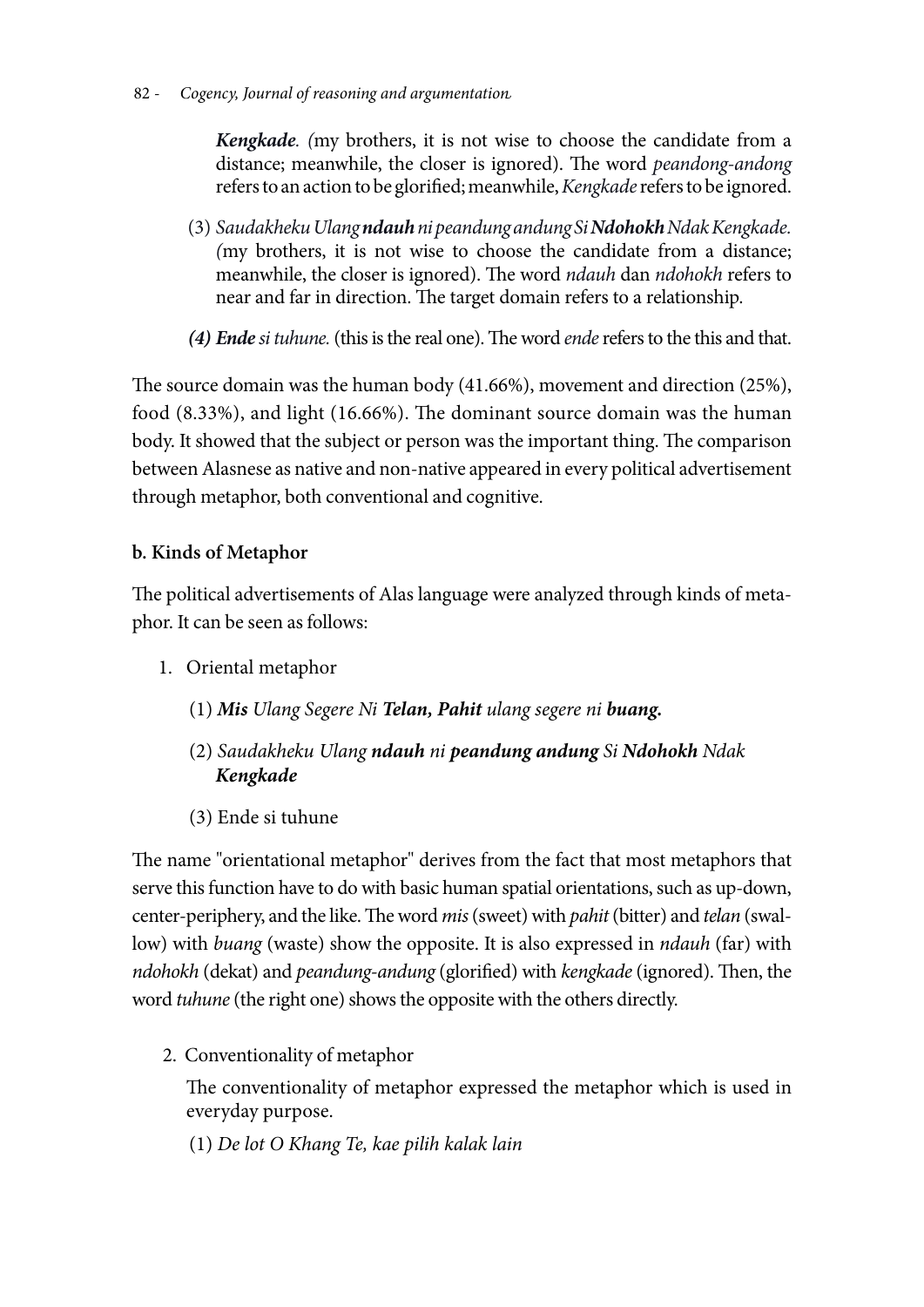- (2) *Telot pelite kae gune lilin. Delot si bante kae tuso kalak lain*
- (3) *Ulang kenin lupe saudakheku, pilih Kenin Bang Ngah Ndin*
- (4) *Saudakhe, saudakheku, kekhine*

The use of the word *saudakheku*, *bante*, express the source domain that refers to Alasnese as native. These words are used metaphorically because they have the intended meaning or target are Alasnese. These words are also used in their daily conversation. Therefore, these are also used in the political advertisement to emphasize the Alasnese as native.

- 3. Level of generality of metaphor
	- (a) *Mis Ulang Segere Ni Telan, Pahit ulang segere ni buang*
	- (b) *Telot pelite kae gune lilin. Delot si bante kae tuso kalak lain.*

The level of the generality of metaphor deals with the proverb that can be used generally. In Kutacane, the (1) proverb is also used in wedding ceremonies when the traditional leader and parents advise the bride and groom to face their new life as a couple. The (2) proverb belongs to the highland area. Formerly, Alasnese went to the mountain to do farming, and when they had harvest moon-like durian, they brought *pelite* to have light in the night.

The level of the generality of metaphor deals with the proverb that can be used generally. In Kutacane, the (1) proverb is also used in the wedding ceremony when the traditional leader and parents advise the bride and groom in facing their new life as a couple. The (2) proverb belongs to the highland area. Formerly, Alasnese went to the mountain to do farming, and when they had harvest moon-like durian, they brought pelite to have light in the night.

Political advertisement of Alas language used 90% opposition item. The use of metaphor in political advertisements in Alas language deliberate euphemism also. The euphemism was used to soften the opposition's meaning. Euphemism is usually defined as "the substitution of an agreeable or inoffensive expression for one that may offend or suggest something unpleasant. The origin of this word is Greek euphēmismos, from euphēmos auspicious, sounding good, from *eu* and *phēmē* speech, from *phanai* to speak." Therefore, it may be natural to assume that euphemizing serves good purposes and the speakers use euphemisms with honest intentions when their aim is not to hurt or offend someone. However, this paper will show that using euphemistic expressions is much more complicated than that.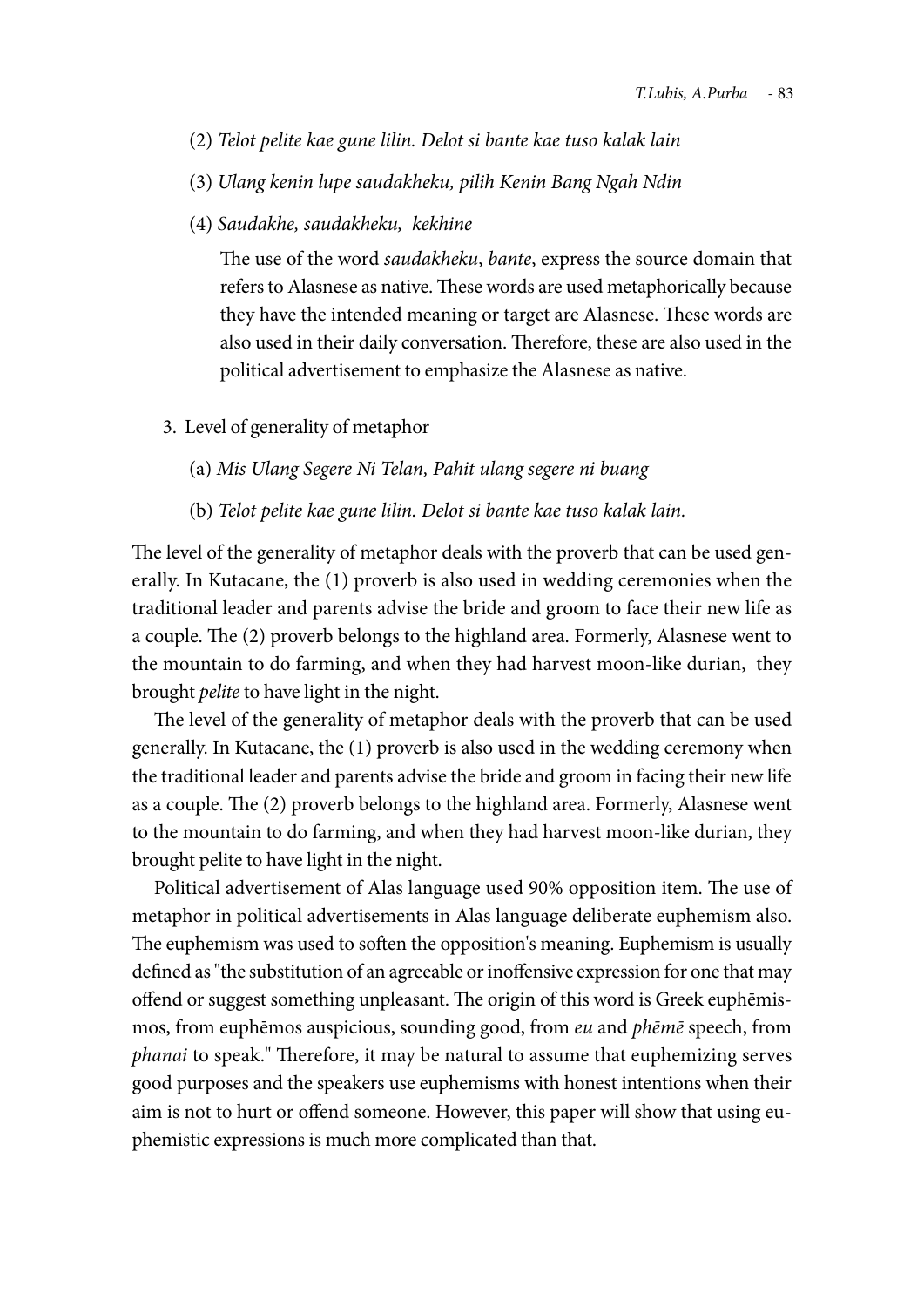The formation of euphemism is also available in semantic change related to the metaphorical transfer; for example, the cavalry phrase *has* come to replace the word *menstruation*. Consequently, using metaphor to deliver the passage to the audience can be done toward euphemism. For the political advertisement of a regional candidate, the language used was literal. The poetic function appears in parallelism only.

# **8. Parallelism**

Like Dunkin Donuts, Coca Cola and many advertisements agreed to use parallelism to reach the parallel form. In terms of its natural formation, the structure of parallelism is based on artistically and creatively organizing the text's linguistic ingredients, which results in the rise of literariness of the text and exposure to the various interpretive energies (Khader & Kullab, 2016). The level of parallelism was explained below:

# **a. Phonological**

The phonological analysis consists of rhyme, alliteration, and assonance. All languages make use of rhythm, and poetry exploits these rhythms to create additional meaning. Rhythm generally is "a series of alternations of build-up and release, movement and counter-movement, tending toward regularity but complicated by constant variations and local inflections." Alliteration is derived from Latin's "*Latira*". It means "letters of the alphabet." It is a stylistic device in which several words, having the same first consonant sound, occur close together in a series. Assonance occurs when two or more words close to one another repeat the same vowel sound but start with a different consonant.

From the six political advertisements, four of them shows the identical rhyme. Identical rhyme appears when the two rhyme words are the same: *delot/telot, lilin/ lain*. The rhyme appeared at the beginning, in the middle, and at the end of clauses. The dominant was at the end of the clause.

- (a) *Telot pelite kae gune lilin. Delot si bante kae tuso kalak lain*
- (b) *Sepakat segenep, ulang mesesagi Lepas ni hambat, tadhing ni ulihi*

Alliteration and assonance quite the same, where alliteration was 50% meanwhile assonance were 62.5%. Sometimes, alliteration and assonance appear together in the same line, such as the example *Sepakat segenep, ulang mesesagi.* The consonant /s/ and vowel /e/ are appear together.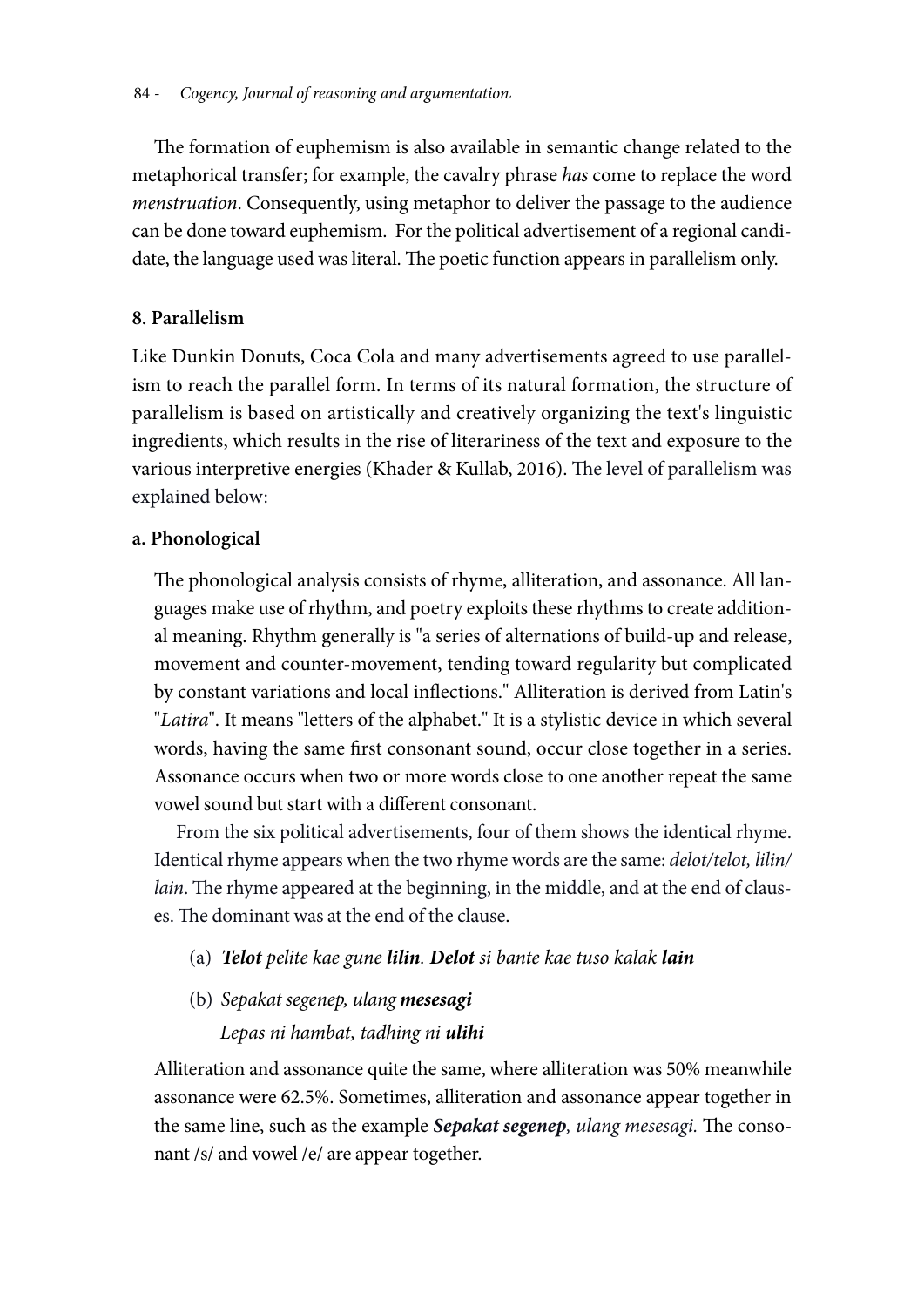#### **b. Grammatical**

In Folley's book (1997), it is stated that Hyme's understanding of ethnopoetics introduces the idea of grammatical parallelism, recuring morphological or syntactic patterns in a text. Grammatical parallelism is often mixed with phonological parallelism. In the political advertisement of Alas language, the prefix *me* is used before the use of verbs such as *me-bede* (to distinguish)*, me-sesagi* (to make a/some group)*,* and *me-saudakhe* (to have a relationship) to express active verb*.*  Prefix *me* means to make or to form. Almost all of the sentence pattern was an imperative sentence. There was only one declarative sentence. The pattern was covered by a persuasive form to persuade the readers to do what the speakers said. An imperative sentence is a sentence which is contained commands, requests, prohibition and soon addressed by the speaker to the addressee to do something.

There was 44.44% request of imperative, 33.33% of prohibition, and 11.11% of command in the imperative form. Alas language of political advertisements used kinds of imperative requests, prohibition, and command to express politeness in delivering the messages and show close relationships as native. The use of pantoon also appears in two political advertisements through metaphor to attract and sure the reader of whom to choose. The passive sentence was also dominated. It referred to the word *ni* to show the passive.

### **c. Lexicosemantic**

Khader & Kullab (2016) state that the lexical parallelism embodies mentioning the words repetitively, synonymously, or in the opposite way to show their importance in the language construction, to identify their denotative and aesthetic values. The poetic language consists of lexis moving along the text according to distribution and arrangement under the control of the poetic requirements, which shows the importance of the lexical parallelism structure.

In Alas language's political advertisement, word repetition is emphasized in contrasting native and non-native. All of the political advertisement in election candidate for DPRD and DPR-RI drew the opposition such as:

*O khang te versus kalak lain* (ours versus others) *Bante versus kalak lain (ours* versus others) *Saudakheku* (my brothers) *Sepakat segenep versus mesesagi* (unity versus grouping)

The use of synonyms that stand for native express the intended meaning that the candidate from the local area (native) more important than non-native. Besides,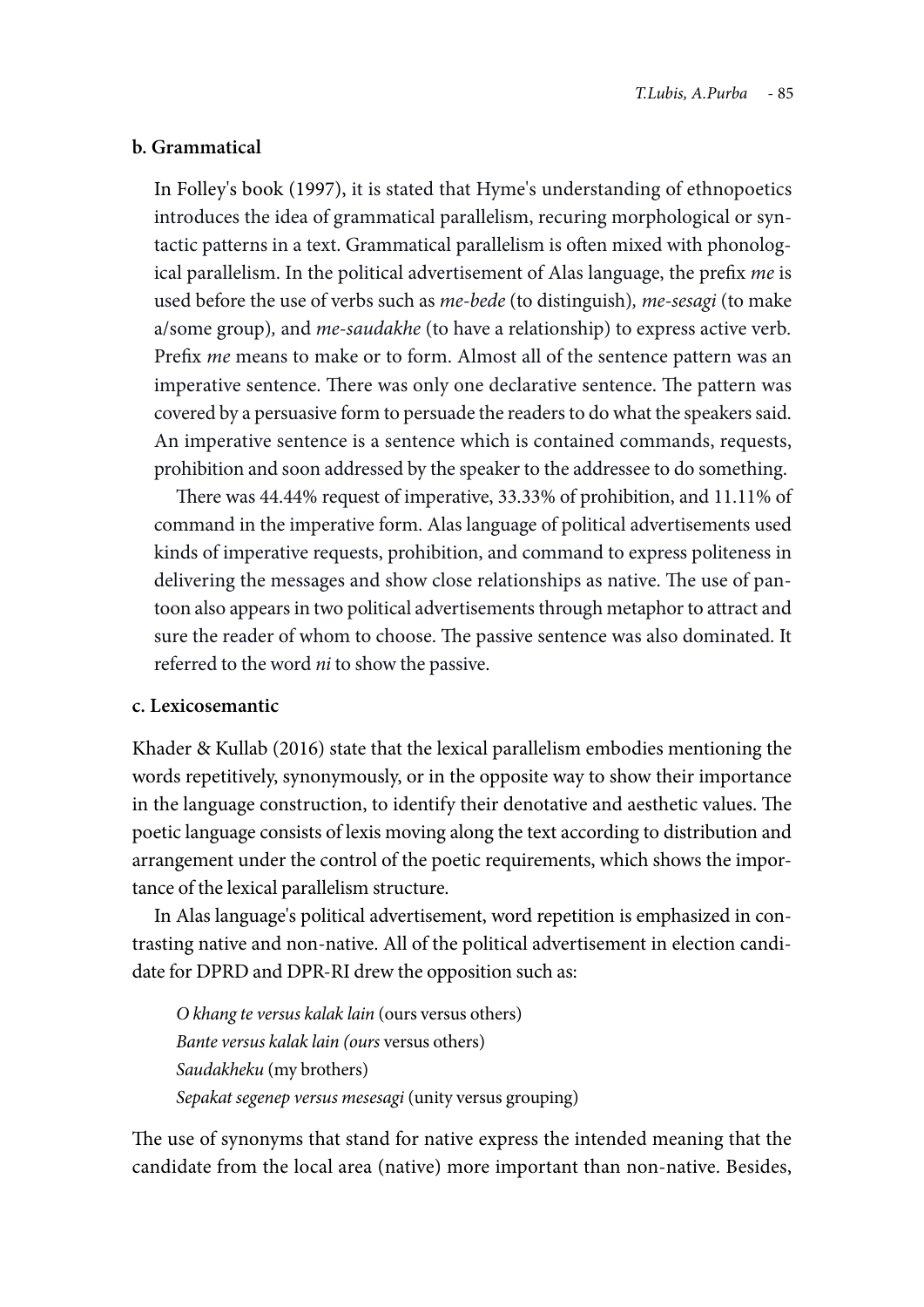they emphasized the meaning through the figurative word, in this case, metaphor, for instance, *pelite* versus *lilin. Pelite* (torch/oil lamp) is lighter than *lilin* candle. *Pelite* refers to the native; meanwhile, *candle* refers to non-native. Steen (2010) noted that one of the important points about deliberate metaphor concerns a communicative property. It has to do with a certain degree of awareness on language users that they are using metaphor as a specific means of communication.

The word *ulang* referred to prohibition and was often used to remind the readers to choose only Alas as native in Tanoh Alas. *Ukhang Alas* or *khang Alas* or *kalak Alas* (the native in Alas) live in Alas valley a long time before the Netherland government came to Indonesia. The situation was narrated in a book by Deutch named Radermacher (1781). Alas was a name for a person or group of ethnic; meanwhile, the area is *Tanoh Alas*. Kreemer (1922) states that the word "Alas" belongs to a son of a leader of Alas ethnic (he is also the grandchild of Raja Lambing) who lived in the oldest village in Tanoh Alas named Desa Batu Mbulan. Iwabuchi (1994) wrote that the first king who lived in *Tanoh Alas* at Desa Batu Mbulan was Raja Lambing. Raja Lambing was an ancient of klan Sebayang in Tanah Karo and Selian in Tanah Alas. Then he moved to Karo with his followers of klan *Sebayang*. In the 12 century, he moved back to *Tanoh Alas* at Desa Batu Mbulan. His generation was *Selian*. In 2000, his generation in Tanah Alas reached the 26th generation, and they spread on *Tanoh Alas* (Effendi, 1960; Sebayang, 1986).

Based on the story of *Tanoh Alas*, the leader from the Alas generation should be maintained, and it is a status quo statement that is related to their motto "*Sepakat Segenep*" (one word one community). It means what they (ancient) had been decided/agreed in the past should be obeyed and maintained by the community). In each of their political advertisements, they were always aware of choosing the "Alas generation" as native and not the "other clans" that refer to non-native.

Consequently, based on the motto, the language device in political advertisement always remind the readers (people who lived in Tanoh Alas) to choose the native. Therefore, they run every aspect of their lives as a family because they belong to the same clan. Above all, the language choice is related to Southeast Aceh's motto "*Sepakat Segenep*." It means one the Alas people should stay in unity (Alasnese), perform it, and obey what they have been agreed together.

## **9. Conclusion**

In Alas language's political advertisements, the source domain used were a human body, light, movement, direction, and politics. The dominant source domain was a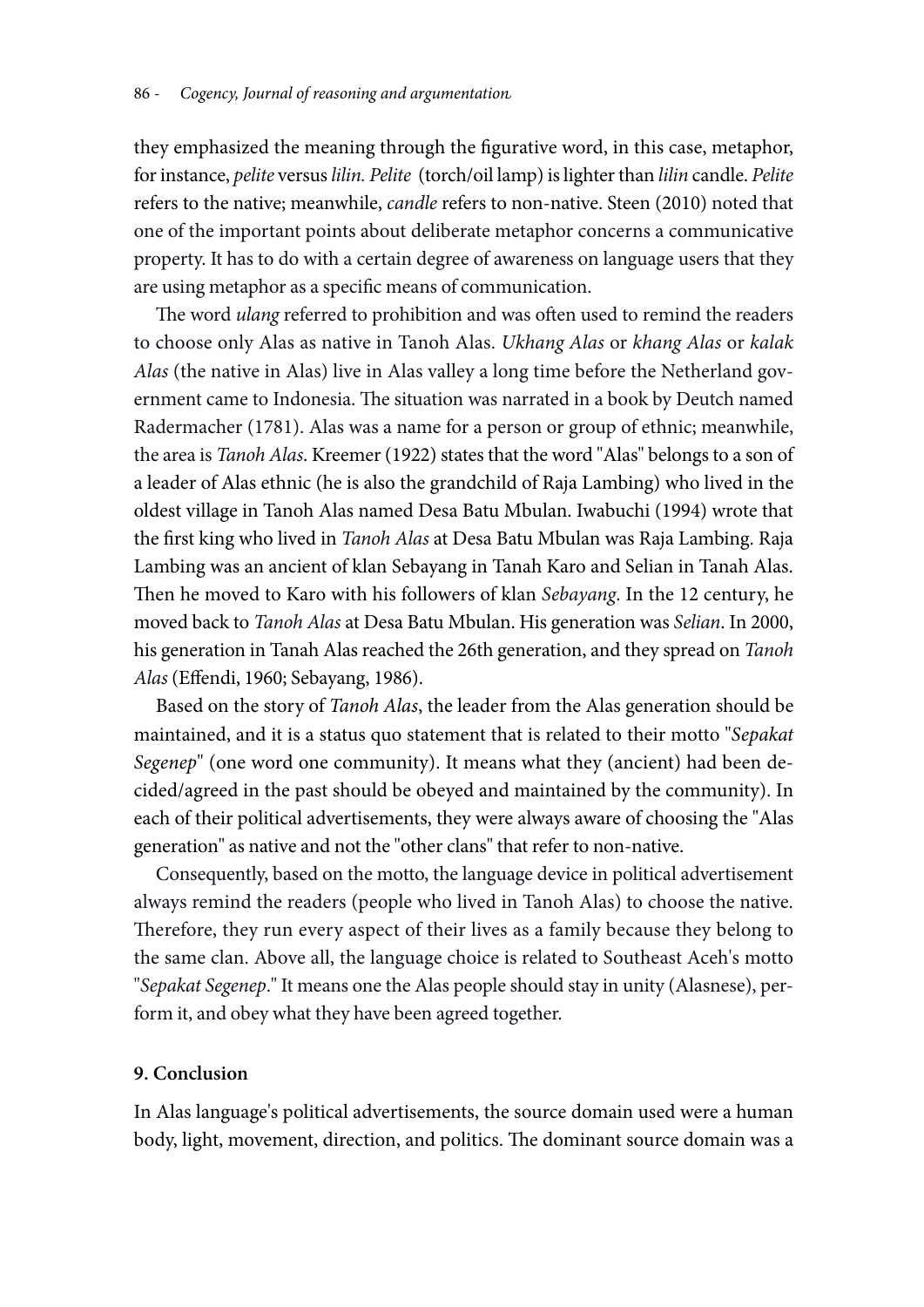human body that expressed the contrast between native and non-native in this area. It is also related to their slogan *Sepakat Segenep* (unity) that deals with the unity of Alasnese as native. There were three kinds of metaphor used for kinds of metaphor, and they were a conventional metaphor, oriental metaphor, and level of generality of metaphor. The oriental and conventional metaphors had the same goals of comparing or contrasting the Alasnese as native and non-native (the other clans) in choosing the particular candidate from their area. The parallelism appeared through the identical rhyme, imperative function (that resemble through request (the dominant), command and prohibition), and repetition of specific lexical to the person as Alasnese as native deals with the creation of maintaining their clan and expressed their unity that belongs to their motto "*Sepakat Segenep*".

### **References**

Effendi, U. (1960). *Dalam "Kenang-kenangan Musjawarah Masjarakat Alas ke I*. Kutacane.

- Foley, W. (1997). *Anthropological linguistics: An introduction*. Oxford: Blackwell Publishing.
- Gerard J. Steen. (2010). When is metaphor deliberate? In N.-L. Johannesson, C. Alm-Arvius, & D. Minugh (Eds.). In *Selected Papers from the Stockholm 2008 Metaphor Festival* (pp. 43–63).
- Giulio Soravia. (2002). *The Alas Language (Northern Sumatra)*. Bologna: Università di Bologna.
- Hasrul, S. (2015). *Translation of Political Advertisements from Alas Language into Indonesian*. Universitas Negeri Medan.
- Iwabuchi, A. (1994). *The People of the Alas Valley*. Oxford: Clarendon Press.
- Jakobson, R. (1960). Closing Statement: Linguistics and Poetics. In Thomas A. Sebeok (Ed.), *Style in Language* (pp. 350–377). Cambridge: MIT.
- Jurgita Vaičenonienė. (2006). The Language of Advertising: Analysis of English and Lithuanian Advertising Texts. *Studies about Languages*, 9, 43–55.
- Khader, Y. S., & Kullab, S. M. (2016). The Structure of Parallelism in Sa'adi Yusuf 's Poetry. *International Journal on Studies in English Language and Literature*, 4(2), 39—51.

Kovecses, Z. (2010). *Metaphor in a Practical Introduction*. Oxford: University Press.